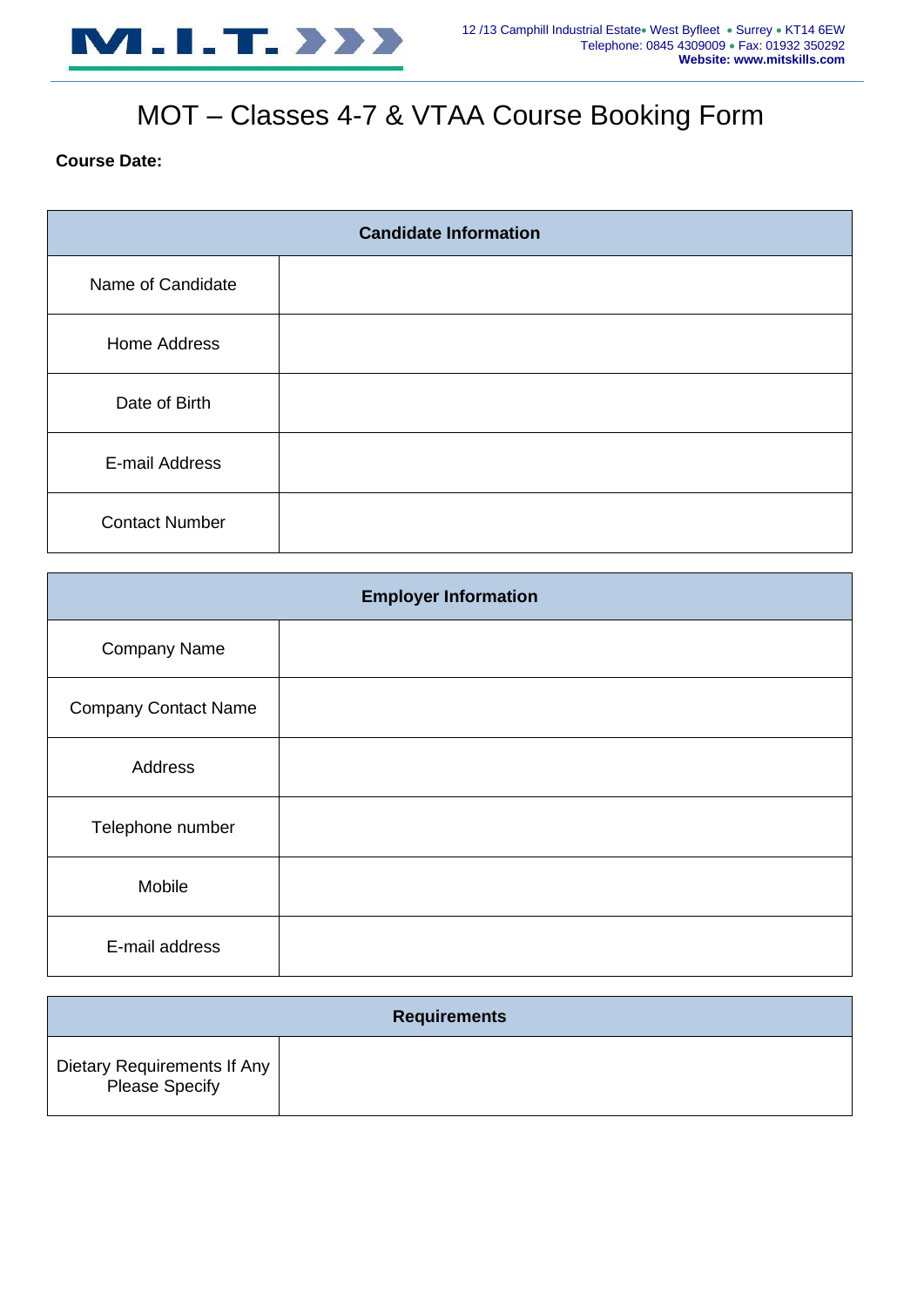

## Course Requirements - MOT Classes 4 & 7

Applicants applying for the VTAA course will need to meet the driving license and experience requirements but do not need to meet the qualifcation requirements.

Please be aware that failure to comply with the prerequisite eligibility checks may result in the candidate being unable to complete the course and can result in payments for the training being lost.

## **Driving License:**

To be eligible to take our MOT testing course and the Level 2 Award in MOT Testing qualification the candidate must have a current and full UK driving licence for the vehicle class(es) they want to test.

Prior to attending our MOT course, the candidate must carry out the following:

- 1. Access the DVLA website:<https://www.gov.uk/view-driving-licence>
- 2. Ensure they have the following information available:
	- a. Driving licence number
	- b. National Insurance number
	- c. The postcode on the driving licence
- 3. Click the 'Start now' button and follow the onscreen instructions
- 4. Choose the 'Share your licence information' tab
- 5. Click 'get code'
- 6. Print or record the code (this code is case sensitive)
- 7. Ensure this code is provided to the training provider within 21 days or it will expire.

Driving License Share Code:

#### **Qualifications:**

To become a Tester for class 3, 4, 5 or 7 vehicles, the candidate must also have an appropriate qualification.

We will have to check, copy and sign the original certificate on the first day of the course.

This must be the full qualification certificate and not just the unit certificate.

The latest version of the 'MOT Qualification Certificate Eligibility List' can be found in the 'General Documents' section on this page: [https://www.abcawards.co.uk/qualification/level-2-award-in-mot](https://www.abcawards.co.uk/qualification/level-2-award-in-mot-testing-classes-4-and-7/)[testing-classes-4-and-7/](https://www.abcawards.co.uk/qualification/level-2-award-in-mot-testing-classes-4-and-7/)

### **Good Repute and Unspent Criminal Convictions**

To become a Tester for class 3, 4, 5 or 7 vehicles, the candidate must have no unspent convictions for criminal offences connected with the MOT testing scheme or the motor trade or involving acts of violence or intimidation.